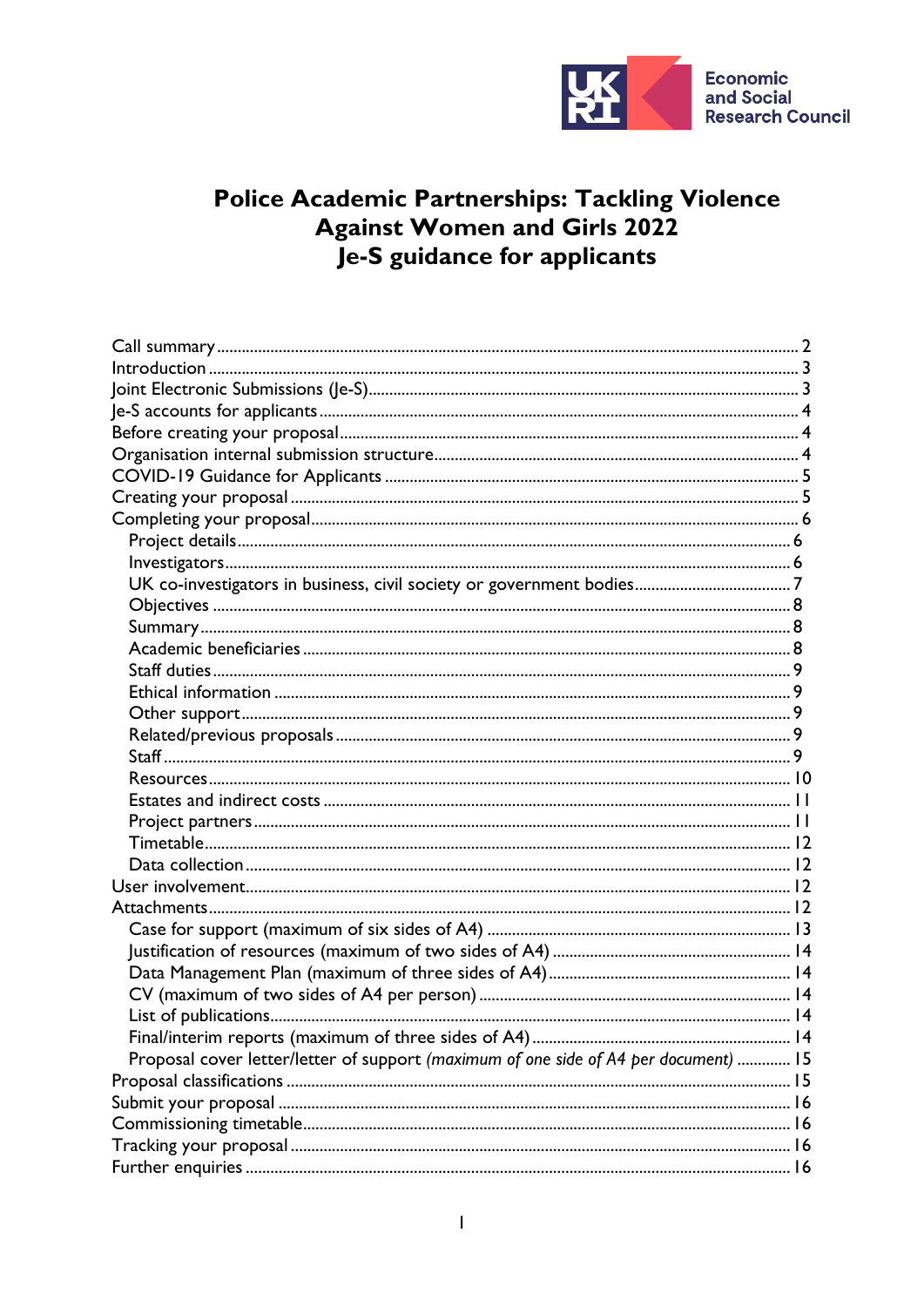# <span id="page-1-0"></span>**Call summary**

**Call type:**  Invitation for proposals

## **Closing date:**

16:00 on 3 May 2022

**Funding available:** £50,000 at 100% fEC

**How to apply:** Proposals are invited via Je-S attracting the standard 80% fEC funding model

#### **Assessment process:**

Proposals will be subject to a single-stage assessment panel meeting.

#### **Key commissioning dates:**

- Deadline for proposals 3 May 2022
- Panel meeting Mid June 2022
- Funding decision Mid July 2022
- Grant start date From 1 August 2022

#### **Contacts:**

• Email: [pap@esrc.ukri.org](mailto:pap@esrc.ukri.org)

**Please read the full call specification for guidance before submitting your proposal.**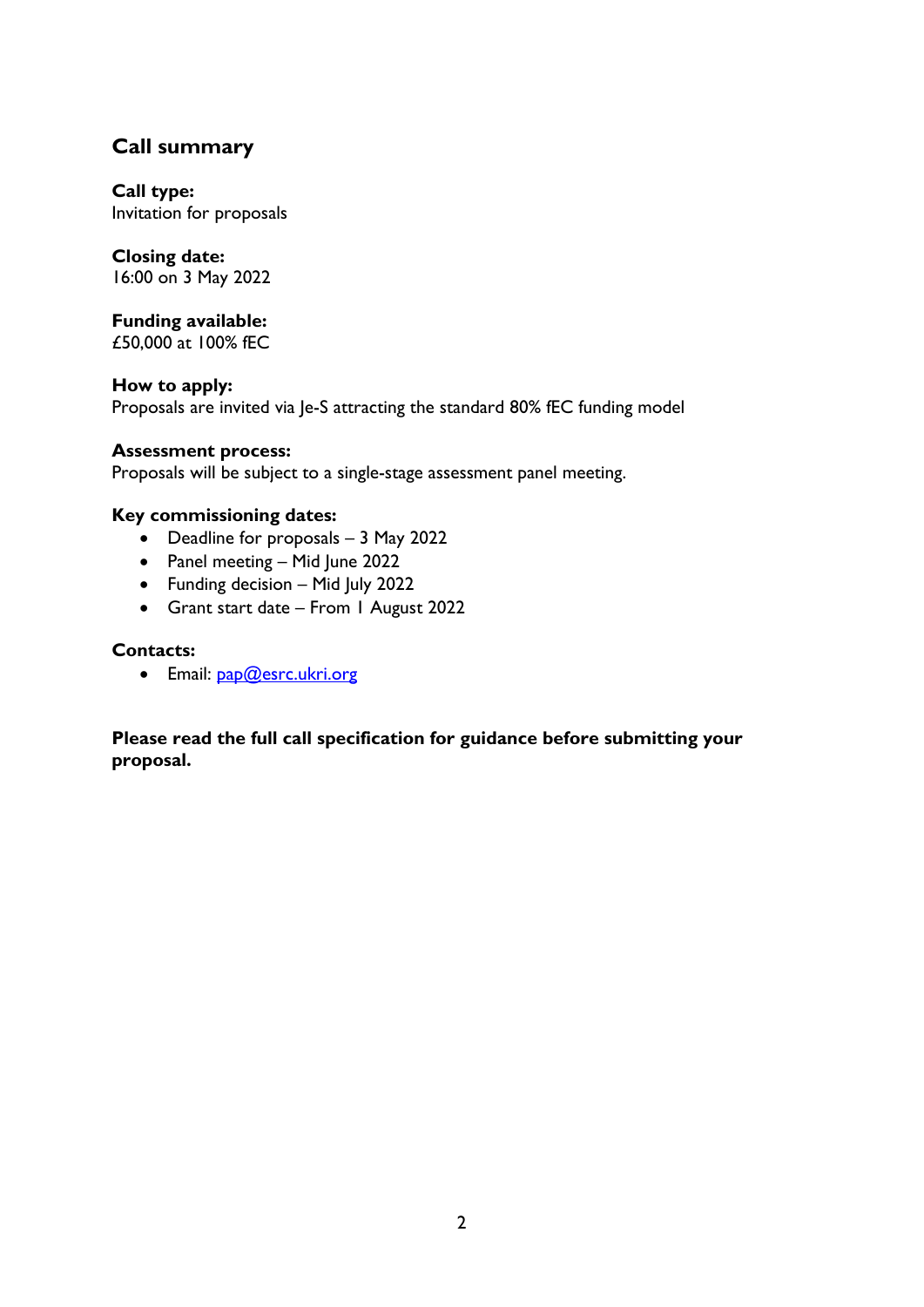## <span id="page-2-0"></span>**Introduction**

This is a guidance document created to assist applicants to this call in the completion of their proposal. It is specific to this call and should be used in conjunction with the following information:

- **[ESRC Research Funding Guide](https://esrc.ukri.org/funding/guidance-for-applicants/research-funding-guide/)**
- ESRC guidance on 'How to [write a good research grant proposal'](https://esrc.ukri.org/funding/guidance-for-applicants/how-to-write-a-good-research-grant-proposal/)
- **Je-S help text** is available in every page of your Je-S form, simply click on the question mark against any section (or on the word 'Help' in the top right hand corner of each page)
- **Je-S helpdesk** (for all Je-S system enquiries) [jeshelp@je-s.ukri.org](mailto:jeshelp@je-s.ukri.org) Telephone: 01793 444164

If you experience difficulties using Je-S or have questions regarding its use, helpdesk staff are currently working remotely via email. If phone assistance is required a call back can be provided. Telephone hours are operating normally; Monday to Thursday 8.30am - 5.00pm, Fridays 8.30am - 4.30 pm (excluding bank holidays and other holidays).

When reporting problems by email or telephone, please give your name, organisation and user id, the date and time, what part of the form or system you were working on, and the nature of the problem.

For further information contact:

• Email: [pap@esrc.ukri.org](mailto:pap@esrc.ukri.org)

**Important:** Where information and guidance issued in this document differs from the general guidance offered in these sources; you should adhere to the guidance in this document.

# <span id="page-2-1"></span>**Joint Electronic Submissions (Je-S)**

All proposals under this call must be completed and submitted through UKRI's Joint Electronic Submissions (Je-S) system. To be able to do this the organisation must be registered (or selfregistered for certain calls) for Je-S, and the applicants must hold Je-S accounts.

There are two possible categories of organisations from which proposals can be submitted:

• UK higher education institutions and some other independent UK research organisations are already **recognised institutions** on Je-S (including any recognised Independent Research Organisation\*). A list of these organisations is available via [https://www.ukri.org/funding/how-to-apply/eligibility/.](https://www.ukri.org/funding/how-to-apply/eligibility/)

\**IRO eligibility policy now includes Public Sector Research Establishments (PSREs). Such organisations that have been awarded eligibility status are treated as normal Research Organisations from an eligibility point of view. They can apply as the lead RO and will be funded under fEC rules (i.e. 80%) whether relevant applicant is PI or Co-I status.*

*\*Also, note that applicants based in UK NHS Trusts, Hospitals, Boards or GP Practices that are considering applying as the lead applicant to this call should contact the Je-S Helpdesk (*[jeshelp@je-s.ukri.org](mailto:jeshelp@je-s.ukri.org) *or 01793 444164) to ensure that their organisation is correctly registered*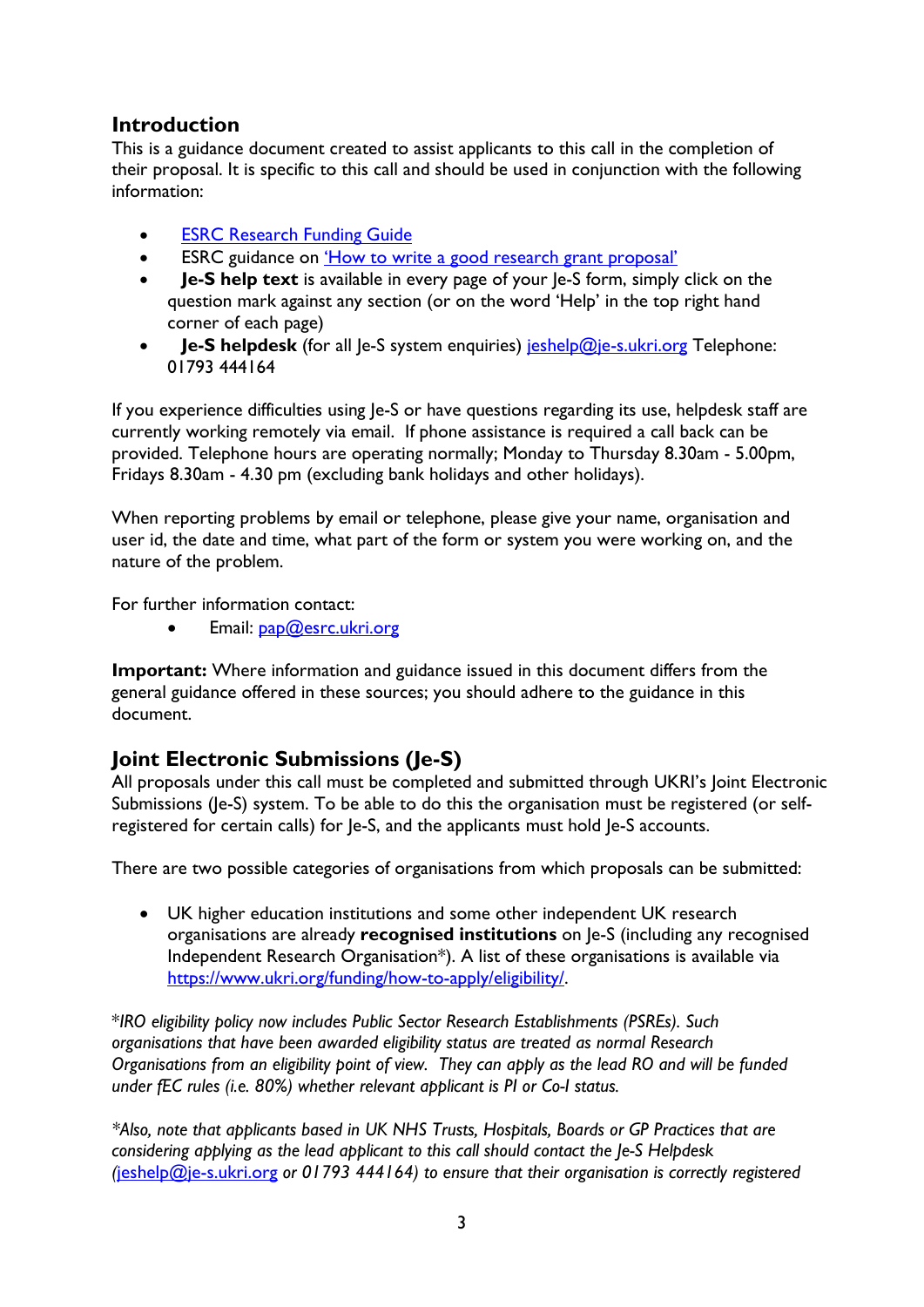*on the Je-S system. If the organisation is not correctly Je-S registered, an email request for Je-S registration will be required from the organisation. Please allow at least six weeks for the Je-S registration process, prior to the closing date of the call. Additionally, please ensure that all personal Je-S accounts associated with individuals expected to be named on the proposal have been requested at least seven working days before the proposal will be submitted.*

# <span id="page-3-0"></span>**Je-S accounts for applicants**

All principal and co-investigators must have a Je-S account which has been verified by a third party before they can be found in searches within the Je-S System and added as an applicant. Je-S accounts should be created as soon as possible once the call opens to allow sufficient time for the account(s) to be verified. To get you started on creating an account please refer to the *le-S* helptext.

Please ensure that applicants select the 'Account Type: Research Proposal' and the option 'An Applicant on a Standard or Outline Proposal' - see [helptext.](https://je-s.rcuk.ac.uk/Handbook/pages/SettingupaJeSaccount/SettingupaJeSaccount.htm)

#### <span id="page-3-1"></span>**Before creating your proposal**

Research proposals may **only** be made on research councils' Joint Electronic Submission (Je-S) forms.

Please note that **the deadline for research organisation submission of proposals is 16:00 on 3 May 2022.** You should **allow sufficient time for completion of the research organisation submission process checks/authorisation. There is a collective responsibility on both applicant and research organisation to ensure submission meets this deadline and therefore internal organisation submission issues are not considered an appropriate reasons to extend a deadline.** You can view all Je-S registered organisations via page [https://www.ukri.org/funding/how-to](https://www.ukri.org/funding/how-to-apply/eligibility/)[apply/eligibility/,](https://www.ukri.org/funding/how-to-apply/eligibility/) to ascertain whether the proposed submitting organisation is registered (this does not include HEI's).

## <span id="page-3-2"></span>**Organisation internal submission structure**

Your proposal will be sent to Je-S/ESRC from the submitter pool at your research organisation. (If the call is open to a self registered organisation then the proposal is submitted direct to Je-S helpdesk). There is a **further layer of administration between your submission of the proposal and the proposal being submitted to the ESRC, via Je-S**. The research organisation's submission route usually includes both an approver (ie head of department) and submitter pool (ie central finance office), and the ESRC cannot accept responsibility for any delay which may occur.

It is recommended that applicants forward their proposal to the organisation submitter pool in good time (ie at least a week before the call deadline) to allow a sufficient period for the approval and final submission process. This does not apply for self-registered organisations. The proposal must be submitted through the Je-S System to ESRC by the institution's nominated contacts. Once the applicant completes and submits the proposal, notification is then sent to their organisation's 'submitter' to action. The 'submitter' is the person in that organisation authorised to approve the proposal and do the final stage of submission.

The applicant will receive an email confirming that the proposal has been submitted to the Submitter Pool - this means the proposal is still with the organisation but is **not** yet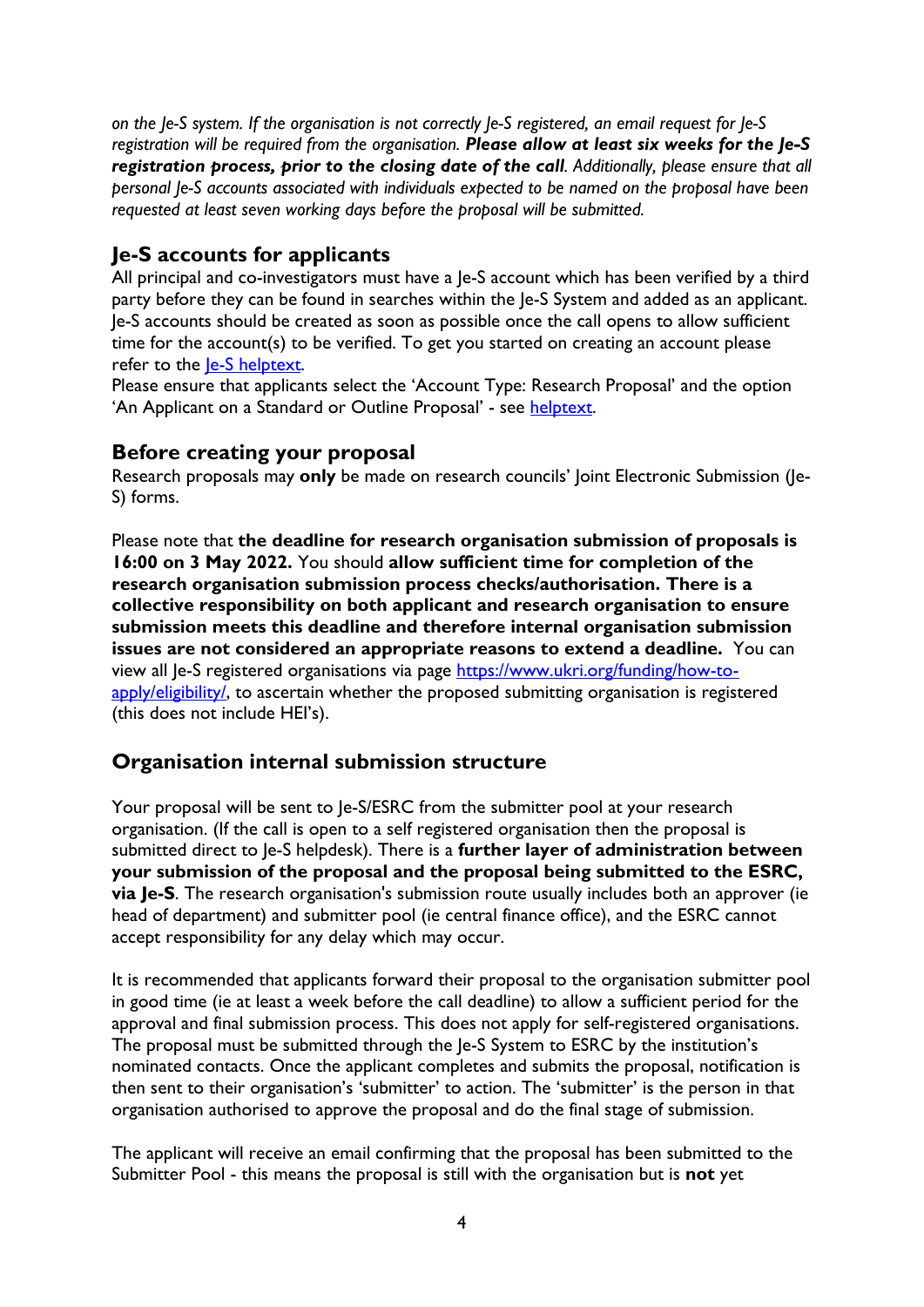submitted to the research council. The final submission process is the responsibility of the host institution, and we cannot accept responsibility for any delay which may occur at this stage. We strongly advise applicants to check that they receive an email confirmation from the Je-S System confirming that the proposal has been submitted to the research council.

We advise applicants to secure confirmation from their relevant administrator that the proposal has been successfully submitted to the Je-S team (see also 'Tracking your proposal').

Use of your personal information – UK Research and Innovation capture and process personal information in line with current data protection legislation; General Data Protection Regulation (GDPR) and any amendments by the UK Data Protection Bill and/or relevant acts of parliament.

# <span id="page-4-0"></span>**COVID-19 Guidance for Applicants**

#### • **Accounting for the unknown impacts of COVID-19**

UKRI acknowledges that it is a challenge for applicants to determine the future impacts of COVID-19 while the pandemic continues to evolve. Applications should be based on the information available at the point of submission and, if applicable, the known application specific impacts of COVID-19 should be accounted for. Where known impacts have occurred, these should be highlighted in the application, including the assumptions/information at the point of submission. There is no need to include contingency plans for the potential impacts of COVID-19. Requests for travel both domestically and internationally can be included in accordance to the relevant scheme guidelines, noting the above advice.

(Reviewers will receive instructions to assume that changes that arise from the COVID-19 pandemic, post-submission, will be resolved and complications related to COVID-19 should not affect their scores.

Where an application is successful, any changes in circumstances that affect the proposal will be managed as a post-award issue.)

## <span id="page-4-1"></span>**Creating your proposal**

Log in to le-S.

From the Home Screen select Documents.

Select New Document then Select 'Call search' (highlighted at top of screen). When prompted, type in the call title **Research Partnerships: Tackling Violence Against Women and Girls 2022** and select from the list created. The remaining three selection fields will be automatically populated.

Select the 'Create Document' button.

It is the **applicant's responsibility to ensure that the proposal is created and submitted against the correct call** (and consequently correct scheme). We will **not accept** proposals for processing that are not submitted using the above call route.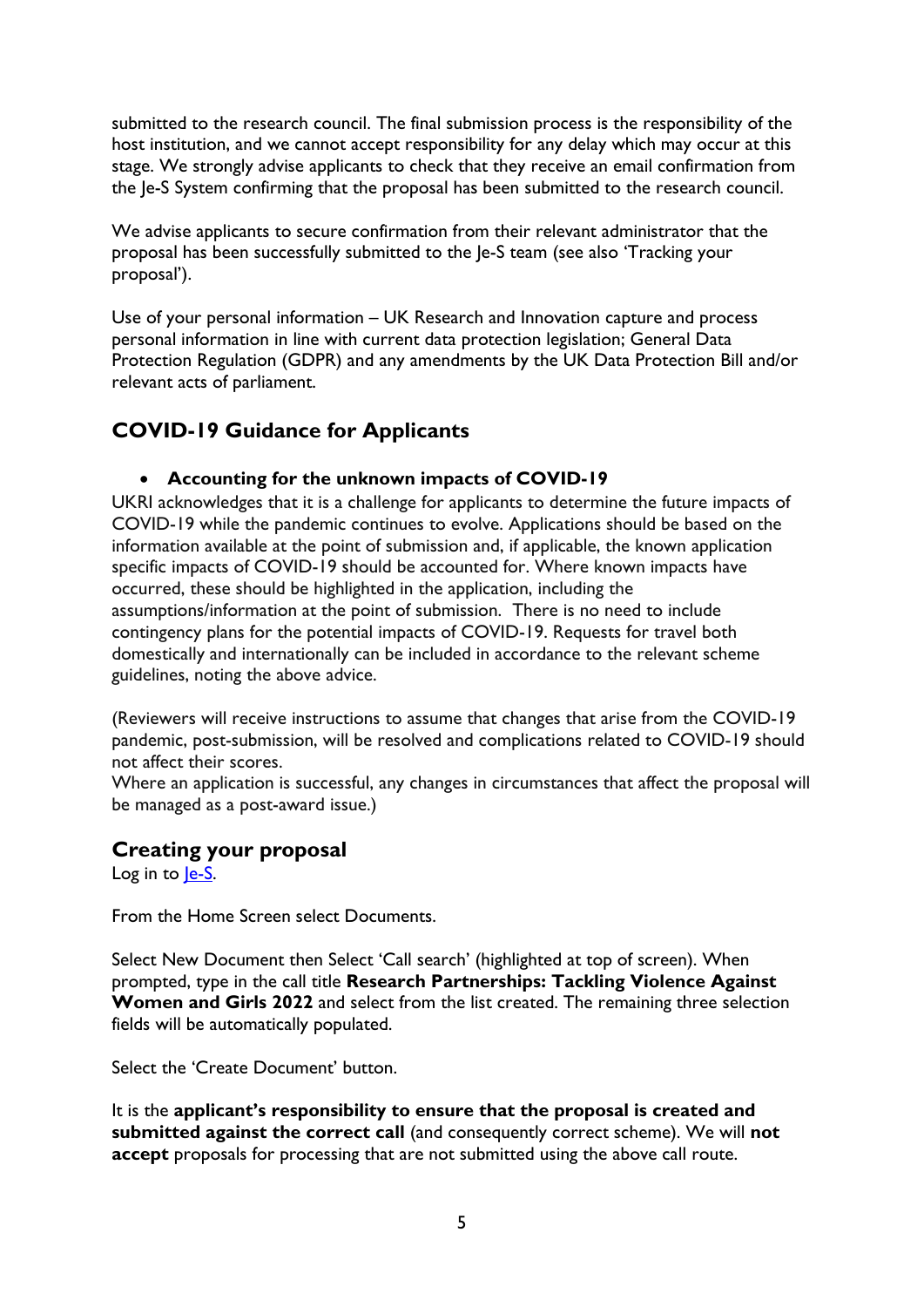# <span id="page-5-0"></span>**Completing your proposal**

The initial Je-S document instructions page will give you general guidance on the navigation layout, specifically icon descriptions.

The left hand column 'Document Menu' lists all the sections associated with this call and clearly identifies which ones are mandatory (red cross, turning to green tick when completed).

The details below are not an exhaustive step-by-step guidance, and we recommended that you refer to the Je-S helptext for additional information.

Please note you may return to edit saved documents at any time.

#### <span id="page-5-1"></span>**Project details**

- Select organisation and department from drop down lists
- 'Your Reference' should be supplied by your research organisation (consult your Research Office). If your administration office does not have a system for referencing grant proposals, a suitable reference of your own choice will be acceptable. Use 'Your reference' to help distinguish easily between proposals in users' Current Documents lists. The reference is intended to be a unique identifier for the proposal, and is unrelated to the reference that the organisation would be asked to provide if a grant were awarded.
- Enter 'Project Title' (maximum limit of 150 characters)
- The 'Proposal Call' will already be populated with the relevant call title; **Research Partnerships: Tackling Violence Against Women and Girls 2022**
- Your start date should not be before **1 August**. Your grant should be a proposed duration of no more than **12 months**.
- Submission route It is recommended that once this initial section is completed, check the submission path (via Document Actions tab) to see if the proposal has to be signed off by submitters and approvers, in which case please make sure they will be available to process the document on the day you intend to submit it to Council.

#### <span id="page-5-2"></span>**Investigators**

Enter the name of the principal investigator (PI) and any co-investigators (Co-Is) if applicable.

Investigators may be from more than one research organisation, but the PI must be from the organisation that will administer the grant. The PI will take intellectual leadership of the project and manage the research; this individual will be the contact person for ESRC correspondence. All named investigators are responsible for ensuring that successful proposals are undertaken and completed in the manner specified.

#### **Post will outlast project**

Select Yes or No. Please note, there is an expectation that the PI's post will be in place for the duration of a funded project. This means if this question is answered with "No" then a pop-up message will display, confirming that if the proposal is successful it is the RO responsibility to ensure the PI's post will be extended to match the project end date. By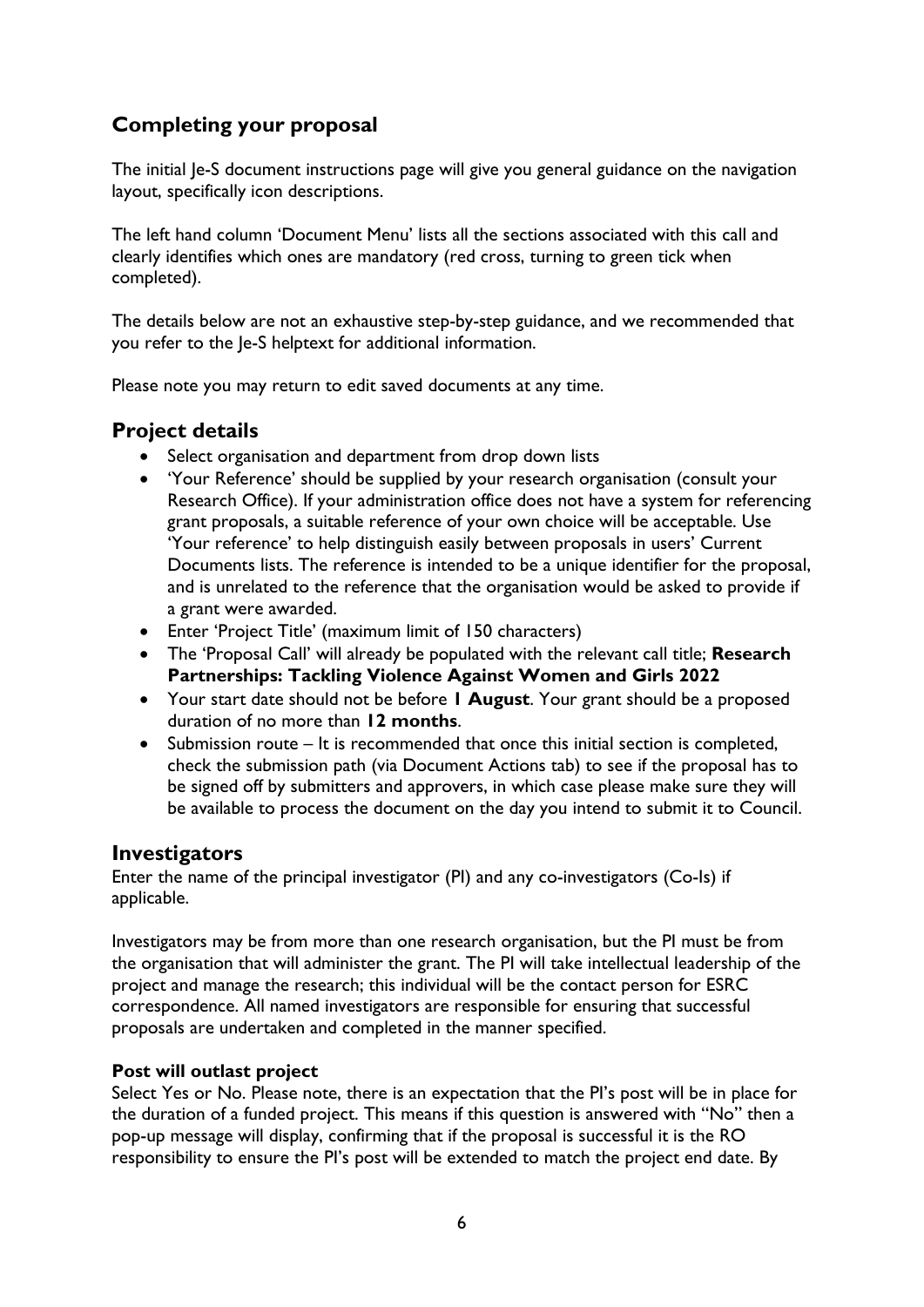submitting the proposal, the RO is taking collective responsibility to comply with this request.

**Third party data protection** - Applicants must ensure that they have obtained the permission of any other person named on the proposal form (for example any Co-Investigators or Project Partners) for the provision of their personal information to UKRI and the processing of their data by UKRI for the purpose of assessing the application and management of any funding awarded.

#### <span id="page-6-0"></span>**UK co-investigators in business, civil society or government bodies**

Please note that any researcher from an established business, civil society or government body based in the UK will be eligible to be listed as a **co-investigator** under **Research Partnerships: Tackling Violence Against Women and Girls 2022**. The ESRC will fund 100% of justified costs, however, the project costs associated with these types of Co-I contributions must not exceed 30% of the overall cost of the grant (at 100% fEC). Please note that costs cannot be claimed from government bodies.

The lead research organisations of proposals which include co-investigators from the UK business sector or from third sector organisations that engage in economic activity<sup>[1](#page-6-1)</sup> must ensure that the involvement of these organisations complies with any legislation applicable in the United Kingdom on or after 1 January 2021 that regulates the granting by a public sector body of any advantage which threatens to or actually distorts competition in the United Kingdom and/or any other country or countries ("UK Subsidy Control Framework"). Under UKRI grants terms and conditions RGC 2.3.1 it is the responsibility of the Research Organisation to ensure their use of the grant complies with such legislation and any breach of the UK Subsidy Control framework (or EU State Aid law if applicable) may require UKRI to recover some or all Grant funding, together with interest. For further information please refer to the BEIS guidance for Subsidy Control.

Proposals which include co-investigators from third sector organisations that are deemed **not** to engage in economic activity must provide evidence of this status in the Justification of Resources section of the proposal form.

On receipt of the proposal, eligibility of business, civil society or government body will not normally need to be checked if it is reasonably clear that they are appropriate to conduct the work. Where there is doubt, checks will be carried out should a positive funding decision be taken.

It is recommended that potential UK co-investigators from business or civil society should create Je-S accounts as soon as possible once the call opens to allow sufficient time for the account(s) to be verified.

<span id="page-6-1"></span><sup>&</sup>lt;sup>1</sup>'Economic activity' means putting goods or services on a market. It is not necessary to make a profit to be engaged in economic activity: if others in the market offer the same goods or service, it is an economic activity. Department for Business Innovation & Skills, State Aid: The Basics Guide, July 2014 -

[https://assets.publishing.service.gov.uk/government/uploads/system/uploads/attachment\\_data/file/443686/](https://eur01.safelinks.protection.outlook.com/?url=https%3A%2F%2Fassets.publishing.service.gov.uk%2Fgovernment%2Fuploads%2Fsystem%2Fuploads%2Fattachment_data%2Ffile%2F443686%2FBIS-15-417-state-aidthe-basics-guide.pdf&data=04%7C01%7CJulian.Style%40esrc.ukri.org%7C698ff429d0cf449ff2bb08d99961c172%7C2dcfd016f9df488cb16b68345b59afb7%7C0%7C0%7C637709467394267181%7CUnknown%7CTWFpbGZsb3d8eyJWIjoiMC4wLjAwMDAiLCJQIjoiV2luMzIiLCJBTiI6Ik1haWwiLCJXVCI6Mn0%3D%7C1000&sdata=ZuiRexMbE3XfKjDuuuMn96f2FMG04w%2FdfEW7lO6q0VY%3D&reserved=0) [BIS-15-417-state-aidthe-basics-guide.pdf.](https://eur01.safelinks.protection.outlook.com/?url=https%3A%2F%2Fassets.publishing.service.gov.uk%2Fgovernment%2Fuploads%2Fsystem%2Fuploads%2Fattachment_data%2Ffile%2F443686%2FBIS-15-417-state-aidthe-basics-guide.pdf&data=04%7C01%7CJulian.Style%40esrc.ukri.org%7C698ff429d0cf449ff2bb08d99961c172%7C2dcfd016f9df488cb16b68345b59afb7%7C0%7C0%7C637709467394267181%7CUnknown%7CTWFpbGZsb3d8eyJWIjoiMC4wLjAwMDAiLCJQIjoiV2luMzIiLCJBTiI6Ik1haWwiLCJXVCI6Mn0%3D%7C1000&sdata=ZuiRexMbE3XfKjDuuuMn96f2FMG04w%2FdfEW7lO6q0VY%3D&reserved=0) Engagement in economic activity relates to an organisation's activity rather than its legal form, therefore commercial companies, non-profit organisations, charities, public bodies and research organisations can all act as enterprises, depending on the activities they are involved in.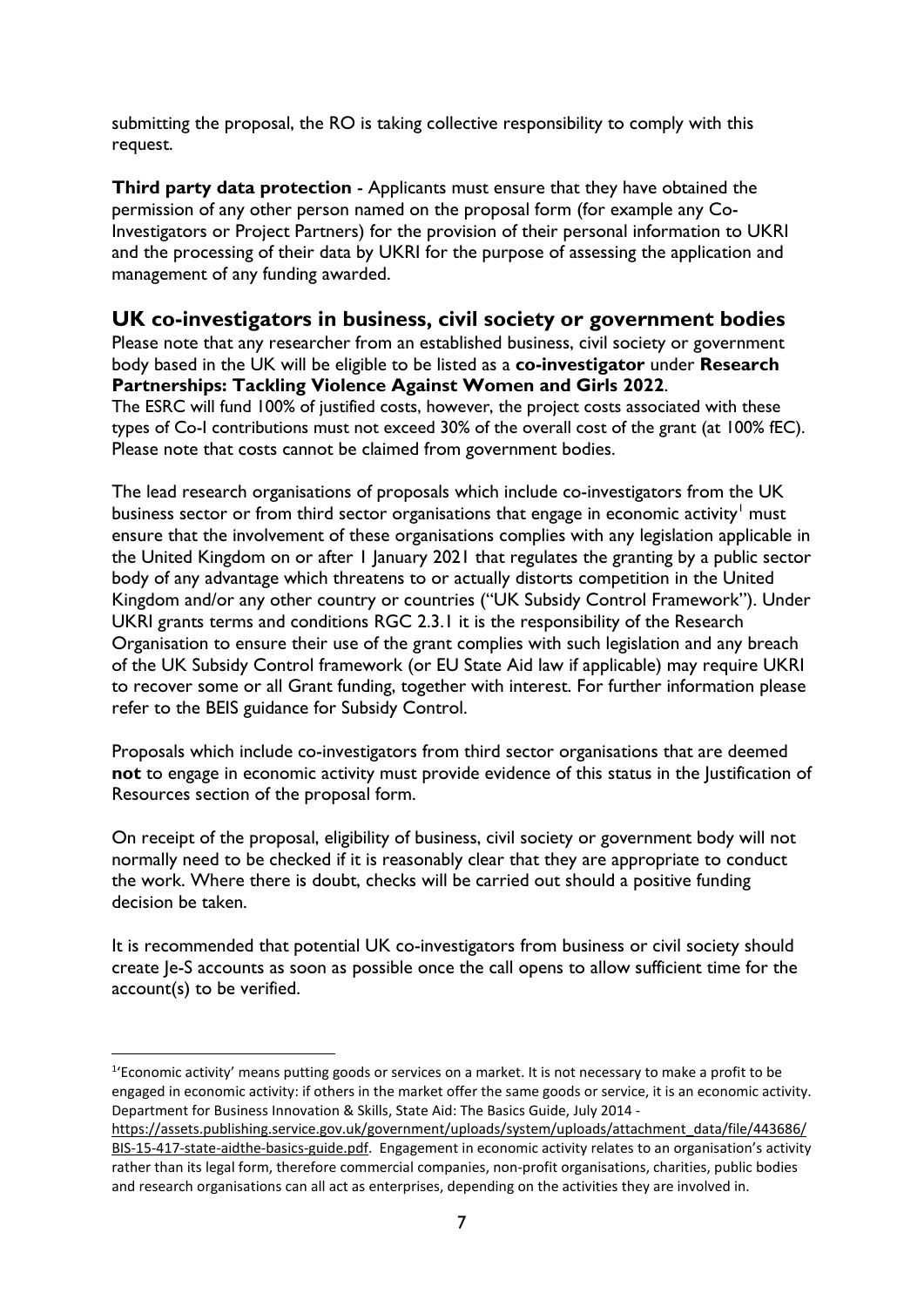The costs that can be claimed for business, third sector and government body Co-Is is dependent upon the organisational sector and whether or not the organisation is engaged in economic activity, as set out in the [UK business, third sector or](https://eur01.safelinks.protection.outlook.com/?url=https%3A%2F%2Fwww.ukri.org%2Fwp-content%2Fuploads%2F2021%2F07%2FESRC-210721-Including-Co-investigatorsFromUK-businessThirdSectorOrGovernment.pdf&data=04%7C01%7CJulian.Style%40esrc.ukri.org%7C698ff429d0cf449ff2bb08d99961c172%7C2dcfd016f9df488cb16b68345b59afb7%7C0%7C0%7C637709467394257208%7CUnknown%7CTWFpbGZsb3d8eyJWIjoiMC4wLjAwMDAiLCJQIjoiV2luMzIiLCJBTiI6Ik1haWwiLCJXVCI6Mn0%3D%7C1000&sdata=751VEOYY9K%2F%2BDefQW9h7K%2FKdngBaHJFKjHev0dD0g1Y%3D&reserved=0) government body co[investigator](https://eur01.safelinks.protection.outlook.com/?url=https%3A%2F%2Fwww.ukri.org%2Fwp-content%2Fuploads%2F2021%2F07%2FESRC-210721-Including-Co-investigatorsFromUK-businessThirdSectorOrGovernment.pdf&data=04%7C01%7CJulian.Style%40esrc.ukri.org%7C698ff429d0cf449ff2bb08d99961c172%7C2dcfd016f9df488cb16b68345b59afb7%7C0%7C0%7C637709467394257208%7CUnknown%7CTWFpbGZsb3d8eyJWIjoiMC4wLjAwMDAiLCJQIjoiV2luMzIiLCJBTiI6Ik1haWwiLCJXVCI6Mn0%3D%7C1000&sdata=751VEOYY9K%2F%2BDefQW9h7K%2FKdngBaHJFKjHev0dD0g1Y%3D&reserved=0) guidance . The lead research organisation must ensure that any costs they request are compliant with UK Subsidy Control Regulations and evidence this in the Justification of Resources.

All project costs relating to UK business or civil society co-investigators must be prefixed as 'UK Co-I's business or civil society costs' and must be entered into the costs section on Je-S as follows:

Co-investigator 'time' allocation and salary costs must be entered under the standard 'Co-Investigator' section. (Please tick the 'Exception' box to ensure 100 per cent costs claimed). Other staff related costs whether, fieldwork, equipment or travel and subsistence should be entered in the 'Other DI' Section as exceptions and marked as Co-I costs.

All costs must be specifically justified, and applicants must explain why such costs are required to achieve the aims of the research project. Applicants must also state clearly in the 'Justification for Resources' attachment of the Je-S form which costs in the proposal relate to the UK co-investigator's business, civil society or government body. Please note that UK co-investigator's business or civil society salary costs should only be claimed where clear justification is provided as to why this cost cannot be met by the UK co-investigator's business or civil society organisation.

Host/submitting institutions are reminded that for calls that encourage non-academic Co-Is, a suitable support structure should be in place to assist such individuals in registering for Je-S accounts and contributing to the research case.

The ESRC 'Business, Third Sector and Government Body' Co-I policy does not apply to eligible PSRE organisations (see page 4 for eligibility ruling). Such organisations can apply under the standard fEC rules.

## <span id="page-7-0"></span>**Objectives**

List the objectives of your research in order of priority. *(4000 character limit)*

## <span id="page-7-1"></span>**Summary**

Provide a plain English summary of the research you propose to carry out in a language that could be publicised to a general, non-academic audience. Please note that this section will be made available on the Gateway to Research database, therefore applicants should ensure confidential information is not included in this section *(4000 character limit)*

## <span id="page-7-2"></span>**Academic beneficiaries**

Please summarise how your proposed research will contribute to knowledge, both within the UK and globally. This should include how the research will benefit other researchers in the field and identify whether there are any academic beneficiaries in other disciplines and, if so, how they will benefit and what will be done to ensure that they benefit.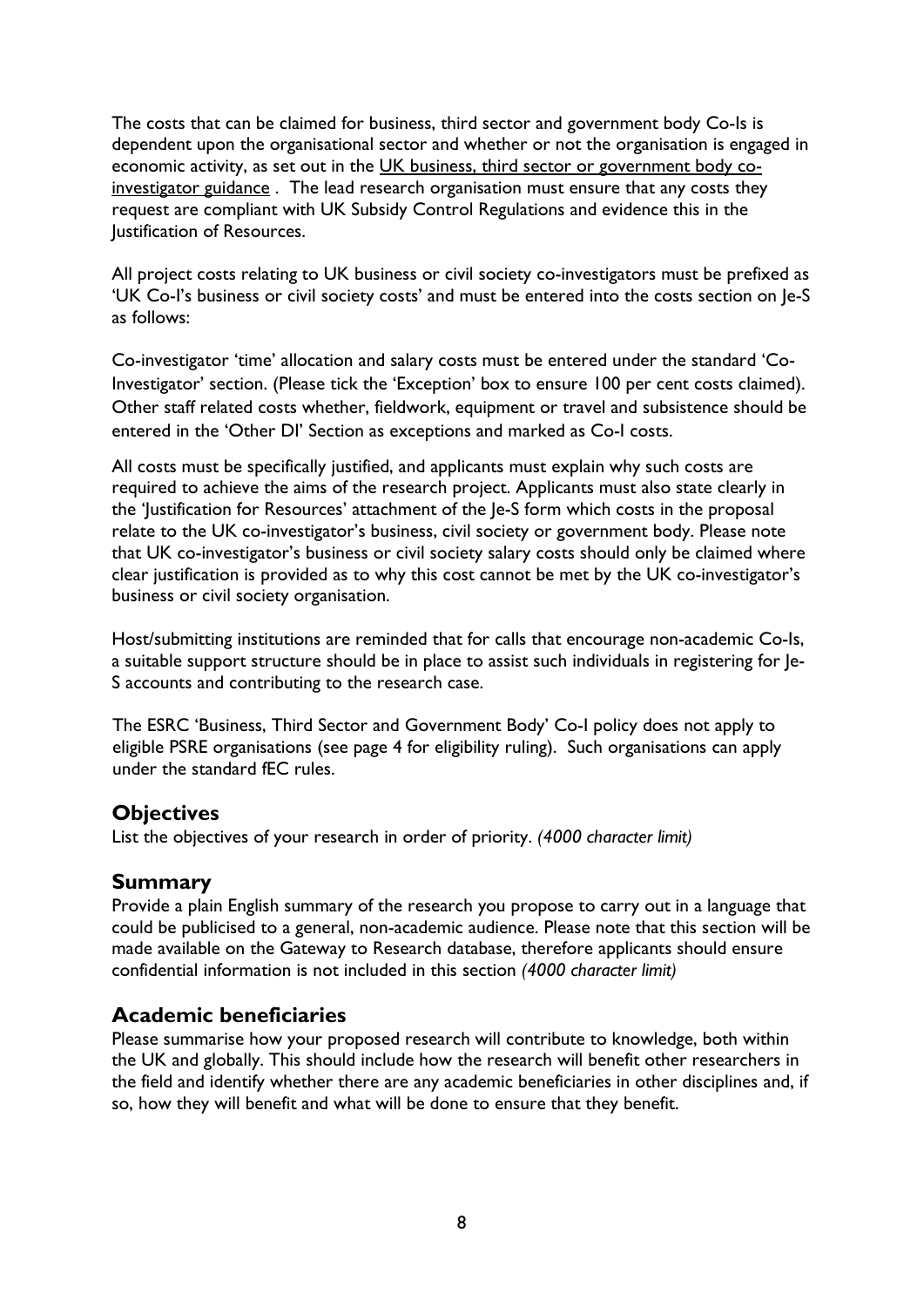Please list any academic beneficiaries from the research and give details of how they will benefit and how the results of the proposed research will be disseminated. Also describe the relevance of the research to beneficiaries. *(4000 character limit)*

Please note that this section may be published to demonstrate the impact of research council-funded research. Please ensure confidential information is not included in this section.

For further detailed guidance please access the helptext page linked to this Je-S section.

# <span id="page-8-0"></span>**Staff duties**

Summarise the duties of the staff members that will be involved in your project, including the applicants. Ensure that it is clear why it is necessary for this person to perform this role at the resource level you have requested. *(2000 character limit)*

# <span id="page-8-1"></span>**Ethical information**

This section must be comprehensively addressed. *(4000 character limit)*

Applicants must ensure the proposed research will be carried out to a high ethical standard and must clearly state how any potential ethical and health and safety issues have been considered and will be addressed ensuring that all necessary ethical approval is in place before the project commences and all risks are minimised.

The **ESRC's Framework for Research Ethics** contains a full explanation of our approach, with guidance for applicants.

## <span id="page-8-2"></span>**Other support**

Enter details of any support sought or received from any other source for this or other research in the same field in the past three years. Complete all fields for support either received or pending a decision. Contributions from project partners should not be entered here - they should be detailed in the project partners section.

## <span id="page-8-3"></span>**Related/previous proposals**

Please state whether your application under this call is related to any proposals previously submitted to us. Please note the [policy on 'invite only' resubmissions.](https://esrc.ukri.org/funding/guidance-for-applicants/resubmissions-policy/) You must detail the appropriate related proposal and its relationship here. Select 'Related Proposals', then 'Add New Related Proposal Item' before entering the details of any related proposals.

Please enter the reference numbers of any support sought or received from us in the past five years via the 'Previous proposals' section. Please note that this only relates to previous ESRC research grants.

# <span id="page-8-4"></span>**Staff**

If your project requires staff other than the team of investigators, their details should be entered here. 'Directly Allocated staff' are those who will be working directly on the project, but whose involvement on the grant can only be based on an estimate of the time the work will take (eg investigators). 'Directly Incurred staff' are those whose time on the project is actual, auditable and verifiable (eg researchers and technicians). It is also possible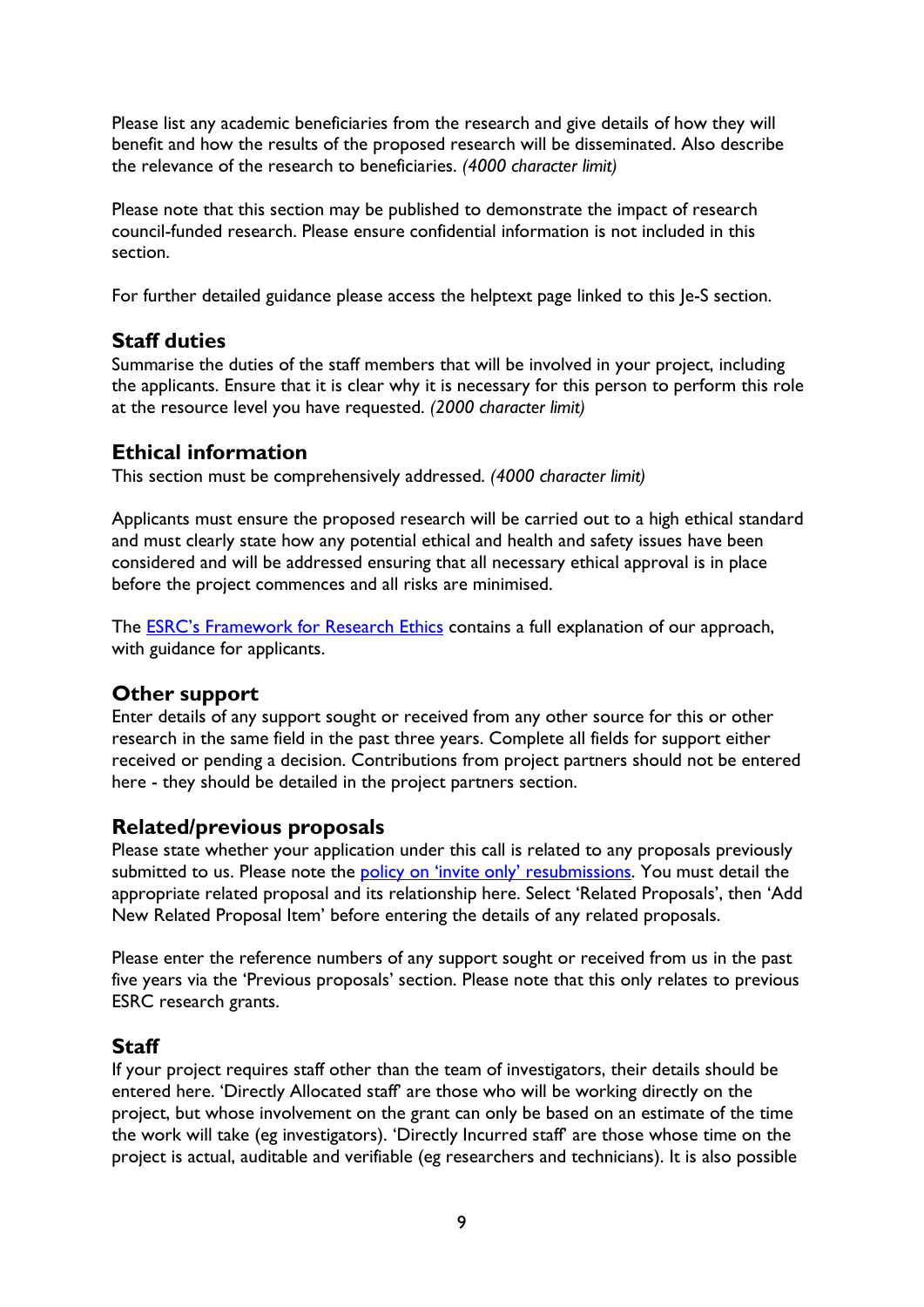to capture Researcher salary costs under the exceptions (100% contribution) cost type, if they are international based.

**Please note:** Associated Studentships are not permitted on this call.

#### <span id="page-9-0"></span>**Resources**

All resources requested must be fully justified in the 'Justification' attachment. The **Research Partnerships: Tackling Violence Against Women and Girls 2022**  will provide up to **12 months** funding with an overall limit of **£50,000** (100% fEC) per grant. If successful, ESRC will meet 80% of the full economic costs on proposals submitted and the host institution is expected to support the remaining 20%.

**T&S** - add each item of Travel and Subsistence required for your project. You should indicate the calculations upon which this figure is based in the 'Destination and Purpose' box.

**Conferences** - Predicted costs for conference attendance will be funded where the conference is named, justified and costed in the proposal. The justification should show how the conference will either directly benefit the research or facilitate future impacts of research. Justification must also be provided for the number of project members attending a conference. ESRC encourages early career researcher conference attendance where it can be demonstrated to be a key development opportunity.

**Equipment** - enter any items of equipment costing £10,000 or more (including VAT) in this section. The **actual level of funding sought from the ESRC** should also be entered in this section.

For items of equipment costing between £10,000 and UKRI equipment purchase threshold value (£115,000 excluding VAT), the research organisation will need to provide extra justification for these items in the 'Justification of Resources' attachment, providing evidence of an evaluation of the use of existing relevant capital assets to confirm why this existing equipment is not sufficient. Host ROs are expected to make a contribution towards the cost of the equipment in the order of 50% of the cost, therefore equipment should be costed at 50% of the full cost only.

All requests for items of equipment costing above the UKRI equipment purchase threshold  $(E115,000)$  should be accompanied by a two-page business case (to be included as an attachment within the equipment screen and not the attachments section) outlining the strategic need for the equipment. UKRI will decide the strategic location for these items and will potentially fund them at 100%. The ESRC will have flexibility in relation to the funding of equipment to negotiate with potential grant recipients to achieve best value from the limited funds at its disposal.

For all items of equipment requested above the UKRI equipment purchase threshold  $(E115,000)$  three equipment quotations must be provided. Where you believe that there are less than three potential suppliers for an item you should explain this in the 'Justification of Resources' attachment and upload two blank documents as equipment quotes. For items of equipment which cost less than the UKRI equipment purchase threshold it is optional to provide quotations and up to three can be uploaded.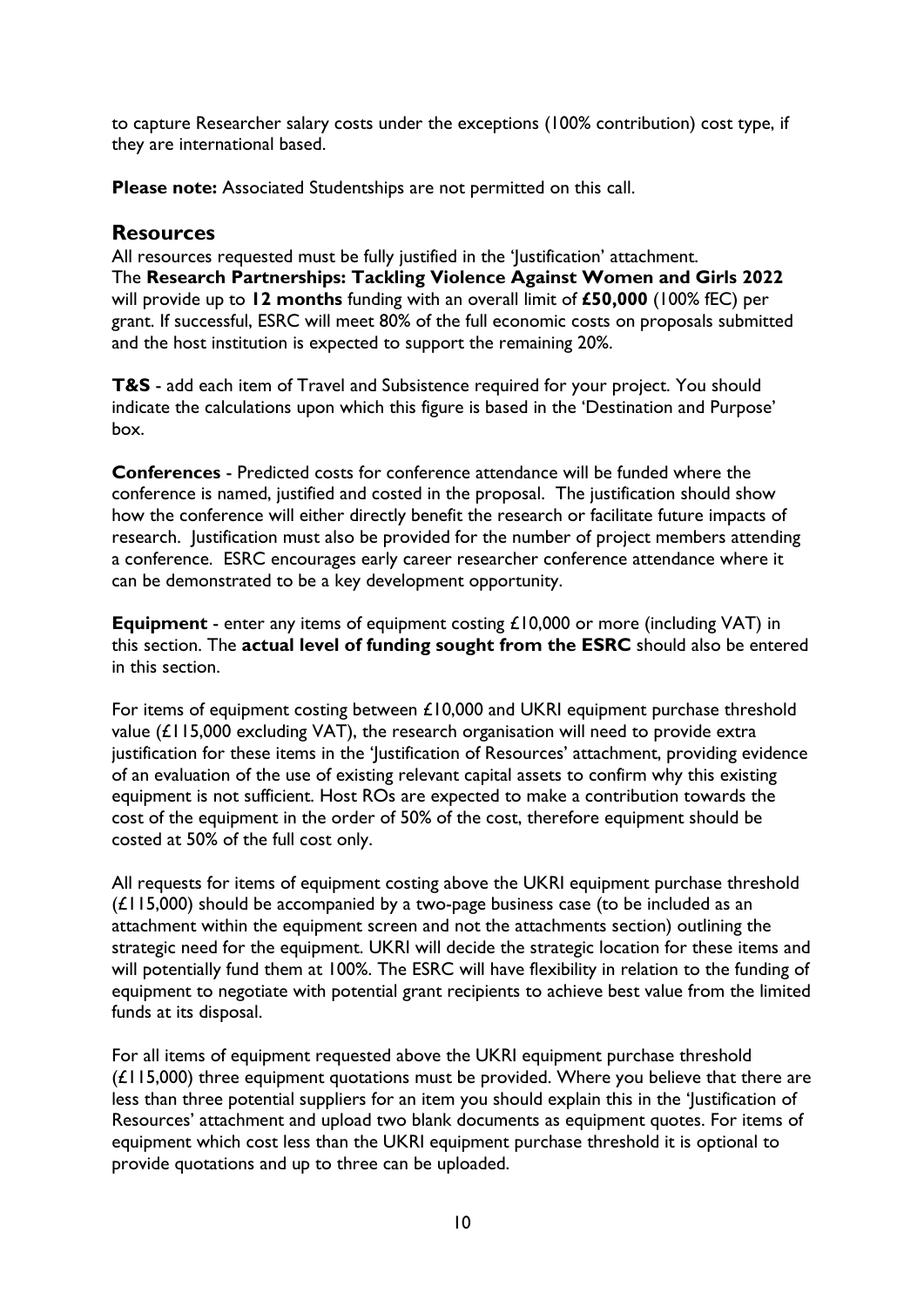**Social surveys** - Social survey costs which are being sub-contracted should be included under this section and are eligible for fEC exception funding at 100% (for the amount sought from the council). (See 'other directly incurred costs' section if surveys are to be done using in-house resources.)

**Other directly incurred costs** - including justified; project specific consumables, consultancy fees, equipment costing less than £10,000, recruitment and advertising costs.

Costs for social survey work proposed to be done using in-house resources should also be included under this section and will be funded at the standard 80% fEC funding rate. Proposals including such costs will need to fully justify why the work should not be subject to external competition, and provide benchmarking or other data to support a case that best value for money is being achieved through using research organisation staff rather than external contractors.

All costs relating to UK business/civil society co-investigators must be specifically justified, and applicants must explain why such costs are required to achieve the aims of the research project. Applicants must also state clearly in the 'Justification for Resources' attachment of the Je-S form which costs in the application relate to UK business/civil society organisations. Please note UK business/civil society co-investigator salary costs should only be claimed where clear justification is provided as to why this cost cannot be met by the UK business or civil society organisation.

**Other directly allocated costs** - including support staff salaries, a share of the costs of departmental support staff and the costs of access to major research facilities.

#### <span id="page-10-0"></span>**Estates and indirect costs**

Estate and indirect costs are specific to each research organisation, and do not require justification in your case for support.

Research organisations that have implemented the TRAC costing methodology and have passed the Quality Assurance process should apply their own estate and indirect costs. Non-research organisations that are not required to implement TRAC must have a robust costing methodology in place that has been validated in order to apply their own estates and indirect cost rates. The standard default rates should be used where research organisations have not yet developed their own rates.

Your Research Office will be able to assist with this section.

#### <span id="page-10-1"></span>**Project partners**

If you have secured a commitment from another organisation or funding body to provide additional resources for this project, the details of that support should be entered here. **It is important that all organisations that are contributing either directly or indirectly to the intended research, are identified.** If not, their contributions to the project cannot be reflected in our assessment process or in the summary of the project published externally, if it is funded. A Project Partner letter of support from each partner organisation confirming the level of support specific to this proposal must be uploaded via the Project Partner details screen (not in the attachments section). Project partner letters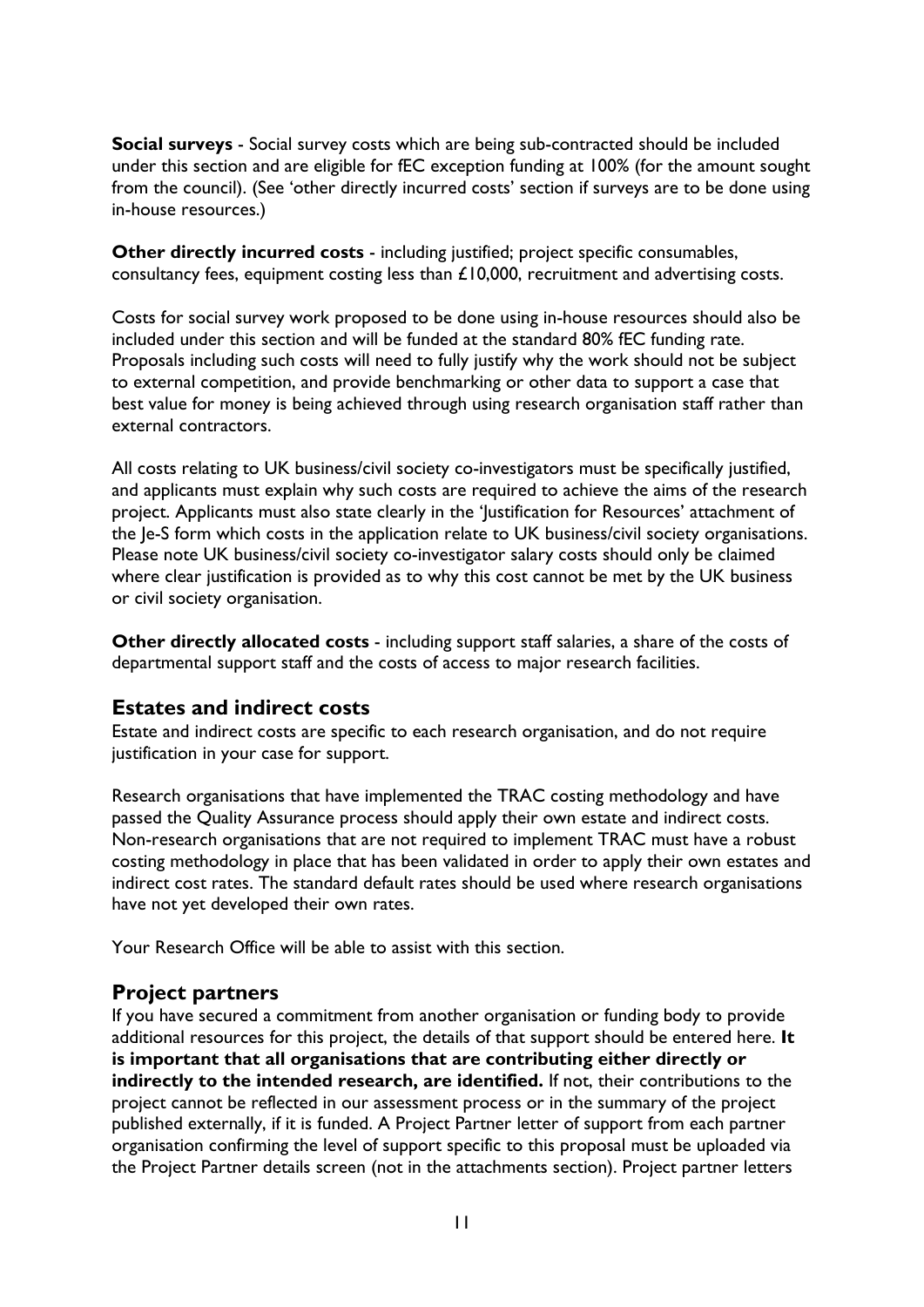of support can be accepted as an email version, but all letters of support **must** be signed by the relevant member of the Project Partner organisation and **must** be dated within six months of the proposal submission date.

## <span id="page-11-0"></span>**Timetable**

Provide a clear timetable for the project and the intended progress of the research through the different stages. Your planned timetable can be expanded upon if necessary within your case for support.

# <span id="page-11-1"></span>**Data collection**

Applicants must adhere to ESRC policy. Please refer to the full statement on data management planning and datasets deposition requirements for data intensive investments in the **ESRC** Research Data Policy and in the [Research Funding](https://esrc.ukri.org/funding/guidance-for-applicants/research-funding-guide/) Guide. Explain clearly how you will meet these requirements if relevant to your proposal. Complement but do not duplicate the information provided in the Data Management Plan as explained below.

# <span id="page-11-2"></span>**User involvement**

If 'Users' have been/will be engaged with your research project, please specify the nature of their engagement. 'Users' are individuals, groups or organisations who have an interest in or may benefit from the research. Users may be from the public sector, private sector, civil society or the wider public in general. Engaging users in your research from its conception and development through to the dissemination stage is likely to increase the impacts achieved. Applicants should expand upon how the proposed work will be managed to engage users and beneficiaries in the Case for Support attachment.

## <span id="page-11-3"></span>**Attachments**

It is important that applicants **only submit the supporting attachments specified in this document**. We reserve the right to reject applications that do not include the required attachments or include attachments not specified in this guidance. Attachments should be uploaded as PDF (rather than word) to ensure automated conversion does not cause problems with maximum length. Attachments should be in font size 11 with 2cm margins (recommended font type; Arial or Garamond).

The following are mandatory Je-S attachments for this call:

- Case for support
- Justification of resources
- Data Management Plan (for grants planning to generate data)
- CV
- Project Partner Letters of Support

List of Publications, Letter of Support, Proposal Cover Letter, Facility form, Final/Interim Report, and Other are optional attachments\* and should be included where necessary. \*Please note guidance against these specific attachment types below, as to when submission is considered mandatory/appropriate.

**Important note:** If you are unclear about whether you can include a specific attachment please contact  $\frac{pap}{Q}$ esrc.ukri.org for advice, as unrequested attachments can hinder the processing of your application. ESRC reserves the right to return or reject proposals that include attachments not permitted on this call.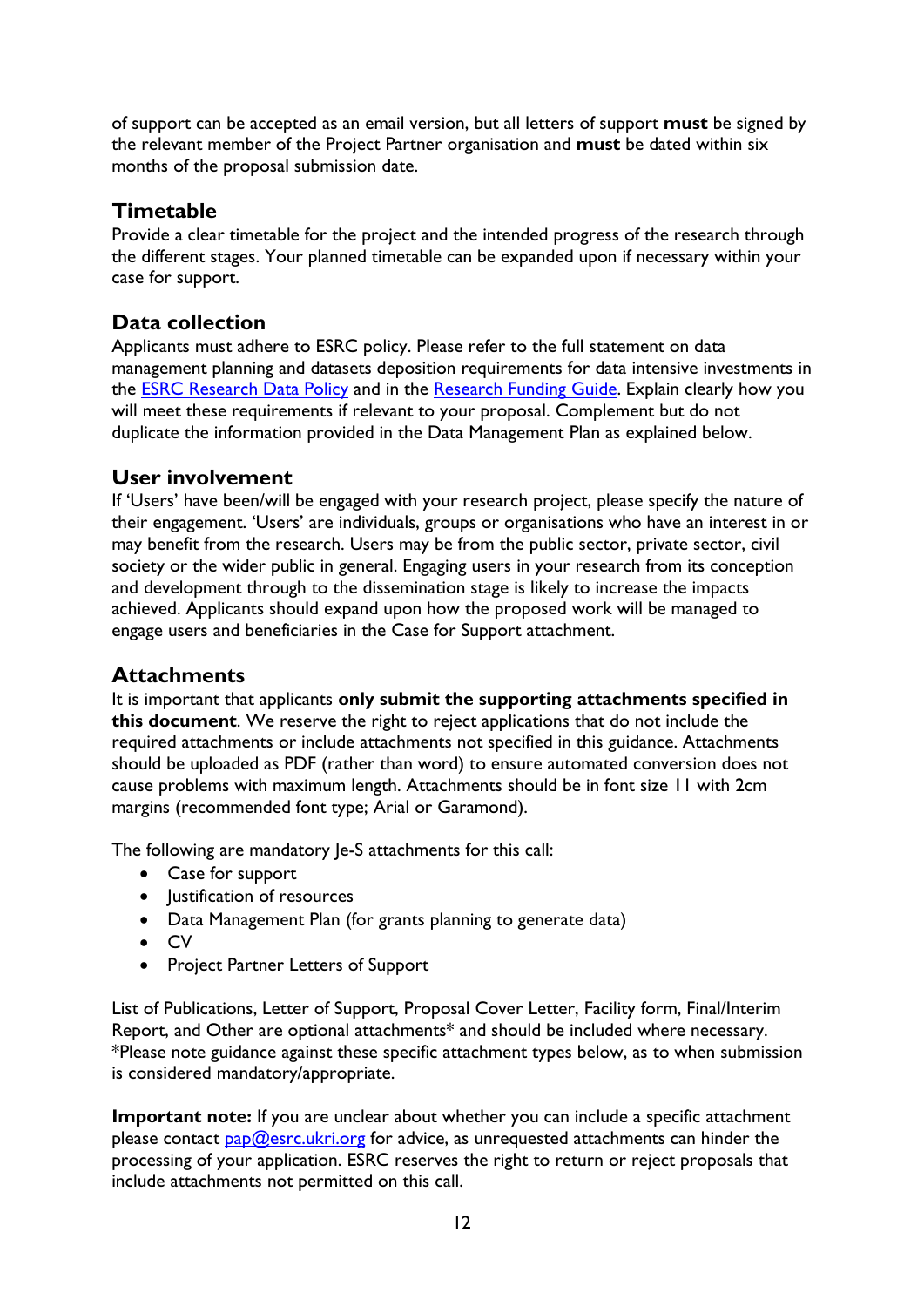# <span id="page-12-0"></span>**Case for support (maximum of six sides of A4)**

This is the body of your research proposal. It must not exceed six sides and must include the following sections:

- An introduction setting the aims and objectives of the study in context. This should briefly sketch the main work on which the research will draw, with references. Any relevant policy or practical background should also be included. A clear link must be made between the aims and objectives and the scope and theme of the call.
- The detailed research questions to be addressed should be clearly stated.
- Clearly state and describe both the framework and specific methods for analysis proposed, and explain the reasons for their choice. Particular care should be taken to explain any innovation in the methodology or methods, or how different methodologies or methods may be combined.
- If the research involves data collection or acquisition you must demonstrate that you have carried out a datasets review, and explicitly state why currently available datasets are inadequate for the proposed research.
- The data, materials or information to be collected should be clearly stated, and the methods for achieving this explained. Where sampling is involved, the sampling frame, population and sample sizes, the sample design and arrangements for any pilot should be specified, and the reasons given for the procedures adopted. Where access to people or archives is needed, indicate clearly the records, population or samples to be consulted, and any permissions already obtained.
- ESRC is committed to funding excellent research which is also adventurous, speculative and innovative, and with the potential for scientific and/or user impact. Where there are risks associated with such research please outline any measures which will be taken to mitigate them.
- It is vital that the economic and social impact of all projects funded by ESRC is maximised. Consider potential beneficiaries and users involved in the development of the proposal and the delivery of the grant where appropriate. This should cover who will benefit from the proposed research, and the relevance of the research to these beneficiaries.
- Explain what steps you will take, to provide opportunities for users to benefit from your research, and to ensure that your research has maximum economic and societal impact.
- Indicate the expected outputs both academic and those orientated to (potential) users (eg articles, papers, datasets, events). Where possible, describe the expected impact.
- Include details of any potential for linkages to other research activities (for example, those supported by other funding bodies in the UK or beyond) or for international collaboration.
- Include details of any capacity-building activities.

The case for support should be a self-contained description of the proposed work with relevant background and references and should not depend on additional information such as the inclusion of external links. Peer reviewers are advised to base their assessment on the information contained within the application and are under no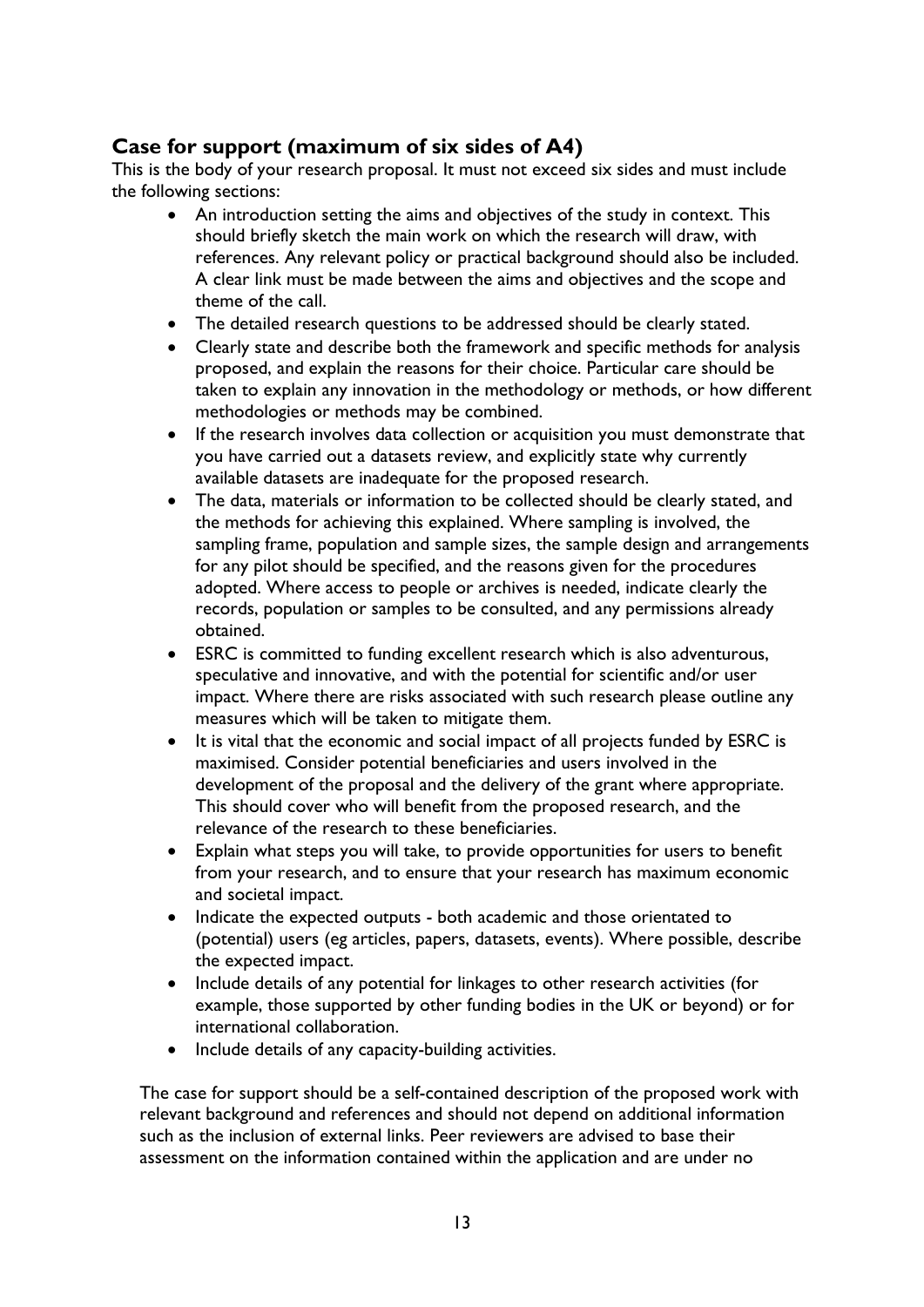obligation to access such links (so they should not be used to provide critical information).

# <span id="page-13-0"></span>**Justification of resources (maximum of two sides of A4)**

A two-side A4 statement justifying that the resources requested are appropriate to undertake the research project. The justification of resources should explain why the resources requested are appropriate for the research proposed, taking into account the nature and complexity of the research proposal. It should not be simply a list of the resources required, as this is already given in the Je-S form. Where you do not provide explanation for an item that requires justification, it will be cut from any grant made.

Proposals which include co-investigators from third sector organisations that are deemed **not** to engage in economic activity must provide evidence of this status within the Justification of Resources statement.

#### **Estates, Indirect and Infrastructure Technician costs do not need to be justified within the Justification of Resources.**

Please refer to <u>Je-S for further guidance</u>.

# <span id="page-13-1"></span>**Data Management Plan (maximum of three sides of A4)**

It is a requirement of the **[ESRC Research](https://esrc.ukri.org/funding/guidance-for-grant-holders/research-data-policy/) Data Policy** that all applicants planning to generate data as part of their grant must include a Data Management Plan. The Data Management Plan should be used as an opportunity to describe how the data, ie primary input into research and first-order results of that research, are going to be managed - starting from planning for research and through the life-cycle of the grant until data is accepted for archiving by the UK Data Service.

The ESRC recognises the importance of research data quality and provenance. Research data generated by ESRC-funded research must be well-managed by the grant holder during the grant period to enable their data to be exploited to the maximum potential for further research. For further guidance see the Je-S Helptext.

## <span id="page-13-2"></span>**CV (maximum of two sides of A4 per person)**

A CV for each applicant, named research staff member and consultant must be included. This should include contact details, qualifications (including class and subject), academic and professional posts held since graduation, a list of the most relevant and recent publications, and a record of research funded by the ESRC and other bodies. This should not exceed two A4 sides.

# <span id="page-13-3"></span>**List of publications**

The bibliography for references cited in the proposal only should be attached. Please note publications not cited in the proposal should not be added here. A list of the most relevant and recent publications by the applicant should be included in the applicant CV.

# <span id="page-13-4"></span>**Final/interim reports (maximum of three sides of A4)**

Principal and Co-Investigators on current awards must submit a progress report on their current awards with any new proposal which should match their impact and output records on Research Fish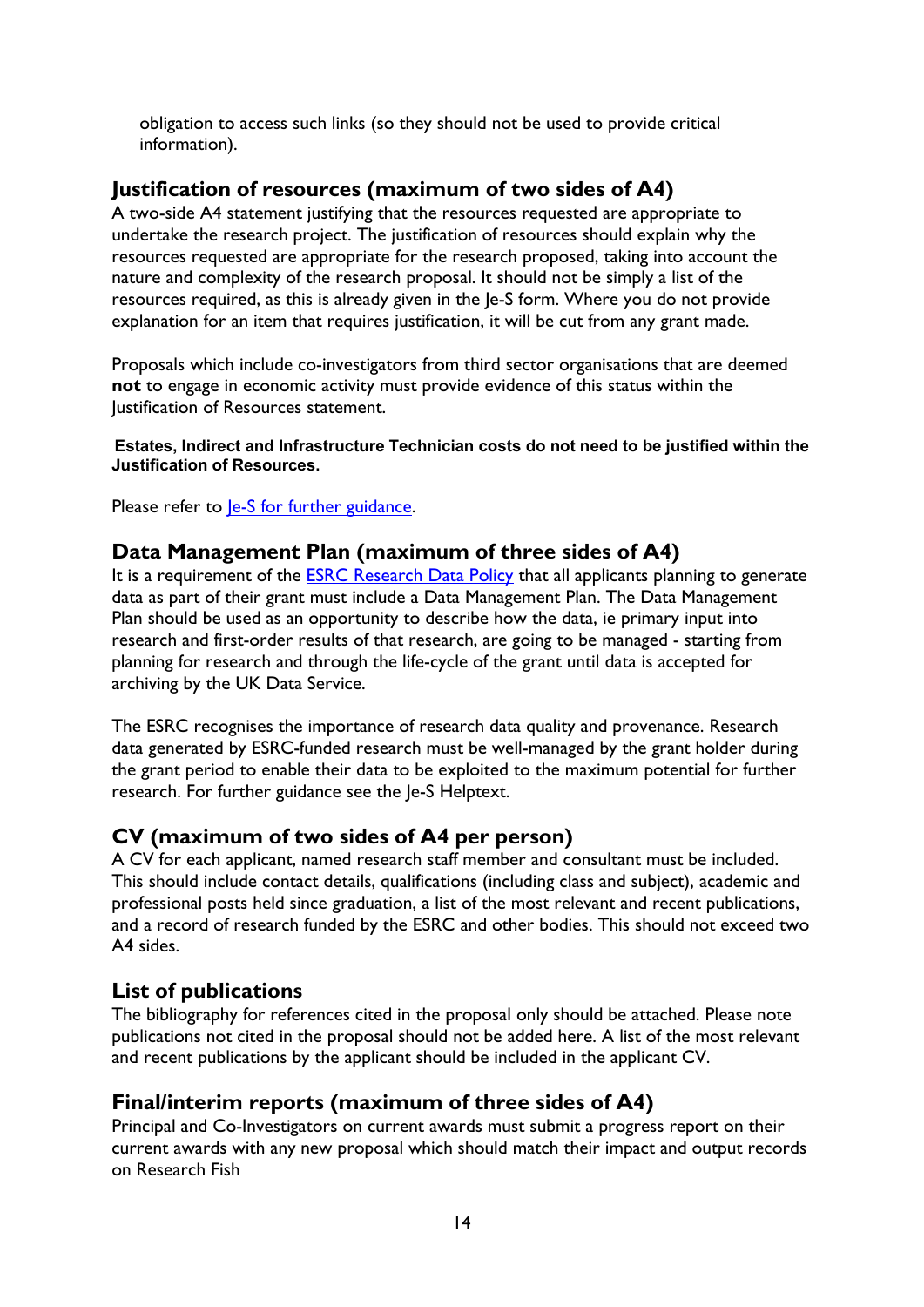# <span id="page-14-0"></span>**Proposal cover letter/letter of support** *(maximum of one side of A4 per document)*

If this proposal is an invited resubmission to the ESRC, the appropriate cover letter(s) must be included. A covering letter summarising the major revisions must accompany the proposal.

Proposal cover letter attachment type can be used to upload a declaration of interest [https://webarchive.nationalarchives.gov.uk/20200929010642/https://www.ukri.org/files/legacy](https://eur01.safelinks.protection.outlook.com/?url=https%3A%2F%2Fwebarchive.nationalarchives.gov.uk%2F20200929010642%2Fhttps%3A%2Fwww.ukri.org%2Ffiles%2Flegacy%2Fdocuments%2Fdeclarationofinterests-applicants-pdf%2F&data=04%7C01%7CJulian.Style%40esrc.ukri.org%7Cfa4eda9777214479056c08d88be3defa%7C2dcfd016f9df488cb16b68345b59afb7%7C0%7C0%7C637413158094663635%7CUnknown%7CTWFpbGZsb3d8eyJWIjoiMC4wLjAwMDAiLCJQIjoiV2luMzIiLCJBTiI6Ik1haWwiLCJXVCI6Mn0%3D%7C1000&sdata=8o%2B7HrekVY734FFX2cE4ixxZFPJ71UKWBjm%2F%2BcX74fs%3D&reserved=0) [/documents/declarationofinterests-applicants-pdf/,](https://eur01.safelinks.protection.outlook.com/?url=https%3A%2F%2Fwebarchive.nationalarchives.gov.uk%2F20200929010642%2Fhttps%3A%2Fwww.ukri.org%2Ffiles%2Flegacy%2Fdocuments%2Fdeclarationofinterests-applicants-pdf%2F&data=04%7C01%7CJulian.Style%40esrc.ukri.org%7Cfa4eda9777214479056c08d88be3defa%7C2dcfd016f9df488cb16b68345b59afb7%7C0%7C0%7C637413158094663635%7CUnknown%7CTWFpbGZsb3d8eyJWIjoiMC4wLjAwMDAiLCJQIjoiV2luMzIiLCJBTiI6Ik1haWwiLCJXVCI6Mn0%3D%7C1000&sdata=8o%2B7HrekVY734FFX2cE4ixxZFPJ71UKWBjm%2F%2BcX74fs%3D&reserved=0) any private, personal or commercial interests relating to an application for funding to the ESRC must be declared.

# **Letters of Support**

Exceptionally letters of support can be submitted as part of a proposal; provided they are essential to the successful conduct of the research (eg confirming access to datasets, or confirming access to or use of the facilities provided by named organisations).

As part of this call, Project Partner letters of support from police constabularies or other organisations (business, charity/third-sector, government) involved in the project are required. Letters of support from police constabularies must detail the following:

- The names of police staff who will be directly involved in the project
- The nature of police staff involvement or contribution
- Which theme/s from the call have been identified and why have they been identified as a challenge the police want to tackle in partnership with academics
- History and nature of the academic/police partnership e.g. new or existing

Letters of support can be accepted by email, and must be signed and dated within six months of the proposal submission date. General letters of support that are not essential for the successful conduct of the research or do not confirm any specific contribution to the project should not be included.

# <span id="page-14-1"></span>**Proposal classifications**

The information provided in this section will be used by us to identify appropriate peer reviewers. It would therefore assist us greatly if you could populate the Research Area/Qualifiers/Keyword sections to provide a comprehensive description of your area of expertise.

The Proposal classification area is a harmonised (and expanded) structure agreed with other UKRI councils. Therefore, if your area of expertise crosses the remits of more than one UKRI council you will now only need to provide the information once.

It is an essential requirement that your **primary research area** is in the social sciences. We strongly encourage inter/multidisciplinary working both within and beyond the social sciences, as long as at least 50% of the proposed programme of research is within ESRC remit. Please refer to the list of [research areas that fall within ESRC remit](https://esrc.ukri.org/about-us/what-is-social-science/social-science-disciplines/) for further information. Please note this information is used to determine eligibility for ESRC funding and to assist in the selection of appropriate reviewers.